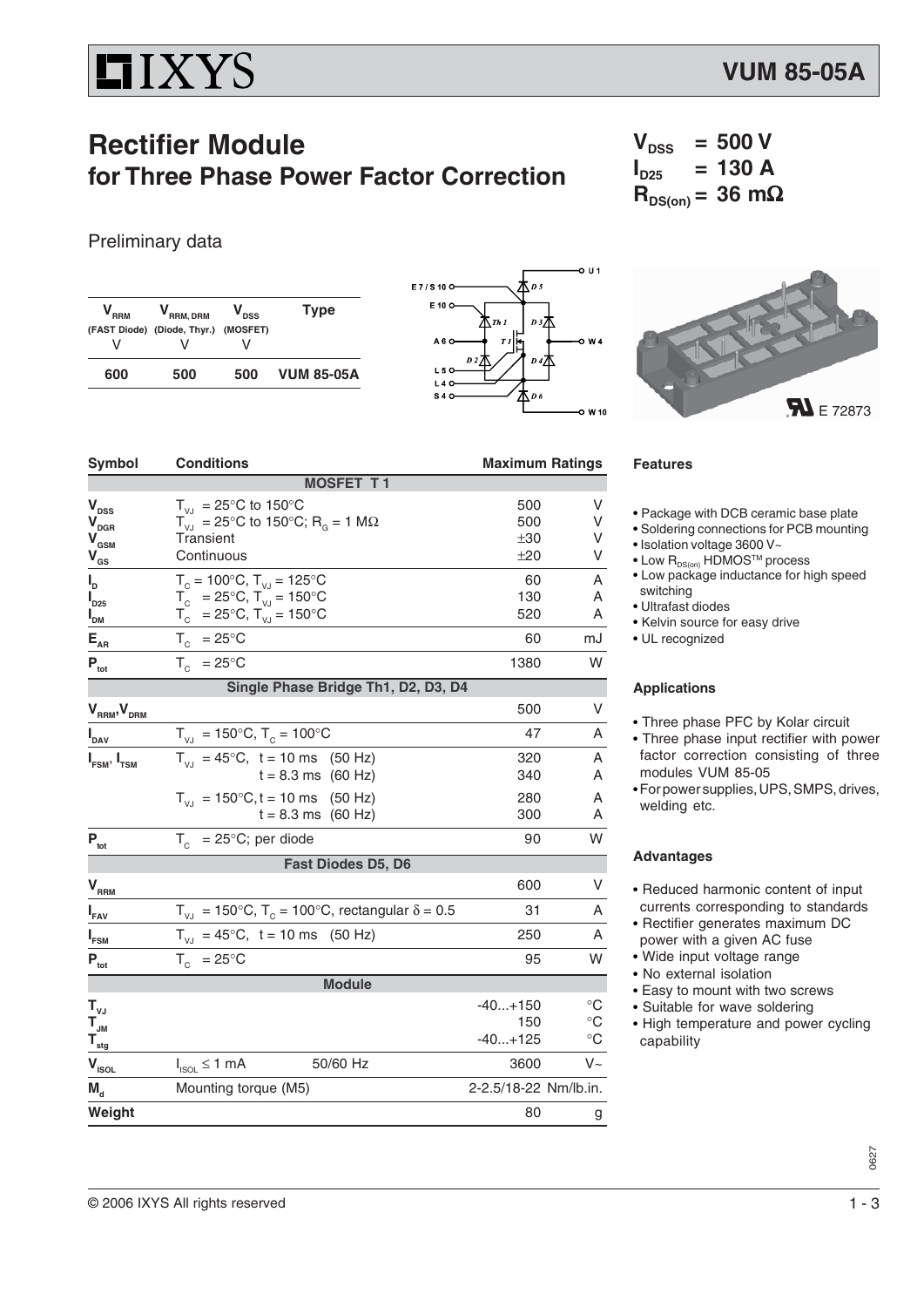## **LIXYS**

| Symbol                                                                                | <b>Conditions</b>                                                                                                                                                                                                                    | <b>Characteristic Values</b> |                      |                      |  |
|---------------------------------------------------------------------------------------|--------------------------------------------------------------------------------------------------------------------------------------------------------------------------------------------------------------------------------------|------------------------------|----------------------|----------------------|--|
|                                                                                       | $(T_{\text{VJ}} = 25^{\circ}C$ , unless otherwise specified)<br>min.                                                                                                                                                                 |                              | typ.<br>max.         |                      |  |
|                                                                                       | <b>MOSFET T1</b>                                                                                                                                                                                                                     |                              |                      |                      |  |
| $V_{GS(th)}$                                                                          | $V_{DS} = \pm 20 V$ , $I_D = 30 mA$<br>2                                                                                                                                                                                             | 3                            | 4                    | V                    |  |
| $\mathbf{I}_{\texttt{GSS}}$                                                           | $V_{\text{GS}} = \pm 20 \text{ V}, \quad V_{\text{DS}} = 0 \text{ V}$                                                                                                                                                                |                              | ±1.5                 | μA                   |  |
| $I_{DSS}$                                                                             | $V_{DS} = V_{DSS}$ , $V_{GS} = 0$ V<br>$V_{DS} = 0.8 \cdot V_{DSS}$ , $V_{GS} = 0$ V, $T_{VJ} = 125$ °C                                                                                                                              | 0.5<br>1                     | 1.4<br>7             | mA<br>mA             |  |
| $R_{DS(on)}$                                                                          | $I_D = \frac{1}{2} I_{D25}$ , $V_{GS} = 10 V$ , pulse test<br>t ≤ 300 µs, d ≤ 2%                                                                                                                                                     |                              | 36                   | $m\Omega$            |  |
| $g_{\rm fs}$                                                                          | $V_{DS}$ = 10 V, $I_D = \frac{1}{2} I_{D25}$ , t = < 300 µs<br>75                                                                                                                                                                    | 145                          |                      | S                    |  |
| $\mathbf{t}_{\text{d}(on)}$<br>t,<br>$t_{\text{d(off)}}$<br>t,                        | $V_{DS} = \frac{1}{2} V_{DSS}$ , $I_D = \frac{1}{2} I_{D25}$ , $V_{GS} = 15 V$<br>$R_{\rm g}$ = 1 $\Omega$ , L = 100 µH, T <sub>vJ</sub> = 125 °C                                                                                    | 16<br>33<br>65<br>30         | 25<br>45<br>80<br>40 | ns<br>ns<br>ns<br>ns |  |
| $\mathbf{C}_{\mathrm{iss}}$<br>$C_{\rm oss}$<br>$\mathbf{C}_{\mathrm{rss}}$           | $V_{DS}$ = 25 V, f = 1 MHz, $V_{GS}$ = 0 V                                                                                                                                                                                           | 30<br>3<br>1                 |                      | nF<br>nF<br>nF       |  |
| $\mathbf{Q}_{\text{g(on)}}$<br>$\mathbf{Q}_{\text{gs}}$<br>$\mathbf{Q}_{\mathsf{gd}}$ | $V_{DS} = \frac{1}{2} V_{DSS}$ , $I_D = \frac{1}{2} I_{D25}$ , $V_{GS} = 10 V$                                                                                                                                                       | 945<br>195<br>435            | 1120<br>280<br>595   | nС<br>nС<br>nС       |  |
| $R_{thJC}$<br>$R_{thCH}$                                                              |                                                                                                                                                                                                                                      | 0.05                         | 0.09                 | K/W<br>K/W           |  |
|                                                                                       | Single Phase Bridge Th1, D2, D3, D4                                                                                                                                                                                                  |                              |                      |                      |  |
| $V_F$ , $V_T$                                                                         | $I_F$ , $I_T = 45$ A, $T_{VJ} = 25$ °C<br>$T_{\rm{VJ}} = 125^{\circ}C$                                                                                                                                                               |                              | 1.50<br>1.55         | V<br>V               |  |
| $I_{RRM}$ , $I_{DRM}$                                                                 | $V_{D}$ , $V_{R} = V_{DRM}$ , $V_{RRM}$ , $T_{VJ} = 25^{\circ}C$<br>$\boldsymbol{V}_{\text{D}}, \boldsymbol{V}_{\text{R}} = 0.8\text{eV}_{\text{DRM}}, \boldsymbol{V}_{\text{RRM}}, \quad \boldsymbol{T}_{\text{VJ}} = 125\text{°C}$ | 0.5<br>1                     | 1.4<br>7             | mA<br>mA             |  |
| $V_{T0}$<br>r <sub>T</sub>                                                            | For power-loss calculations only<br>$T_{VJ}$ = 150°C                                                                                                                                                                                 |                              | 0.85<br>14           | V<br>$m\Omega$       |  |
| $\mathbf{V}_{\texttt{GT}}$<br>$I_{GT}$                                                | $V_D = 6 V$                                                                                                                                                                                                                          |                              | 1.5<br>100           | V<br>mA              |  |
| $V_{GD}$<br>$I_{GD}$                                                                  | $V_{D} = \frac{2}{3} V_{DRM}$ , $T_{V,I} = 150 \degree C$                                                                                                                                                                            |                              | 0.2<br>5             | V<br>mA              |  |
| $\mathbf{V}_{\texttt{RGM}}$                                                           |                                                                                                                                                                                                                                      |                              | 10                   | V                    |  |
| ı,                                                                                    | $V_D = 6 V, R_{GK} = \infty$                                                                                                                                                                                                         |                              | 200                  | mA                   |  |
| ı,                                                                                    | $I_G = 0.45$ A, di <sub>G</sub> /dt = 0.45 A/µs, t <sub>o</sub> = 10 µs                                                                                                                                                              |                              | 450                  | mA                   |  |
| $(dil/dt)_{cr}$                                                                       | $I_G = 0.45A$ , di <sub>G</sub> /dt = 0.45A/µs, t <sub>p</sub> = 200µs, f = 50Hz<br>$V_{D} = \frac{2}{3} V_{DRM}$ , T <sub>vJ</sub> = 150°C, I <sub>T</sub> = 45 A, repetitive                                                       |                              |                      | 150 $A/\mu s$        |  |
|                                                                                       | $I_G = 0.45A$ , di <sub>G</sub> /dt = 0.45A/µs, t <sub>p</sub> = 200µs, f = 50Hz<br>$V_D = \frac{2}{3} V_{DRM}$ , $T_{VJ} = 150^{\circ}$ C, $I_T = I_{DAV}$ , non-repetitive                                                         |                              |                      | 500 A/µs             |  |
| $\mathbf{t}_{\mathsf{gd}}$                                                            | $I_G = 0.45$ A, di <sub>G</sub> /dt = 0.45 A/µs, $V_D = \frac{1}{2} V_{DRM}$                                                                                                                                                         |                              | 2                    | μs                   |  |
| $t_{q}$                                                                               | $I_T = 20$ A, di/dt = -10 A/µs, $V_R = 100$ V, $V_D = \frac{2}{3}V_{DRM}$<br>$t_p = 200 \text{ }\mu\text{s}, \text{ d}v/\text{d}t = 15 \text{ V}/\mu\text{s}, T_{vJ} = 150^{\circ}\text{C}$                                          | 150                          |                      | μs                   |  |
| $\mathbf{P}_{\text{GM}}$                                                              | $I_T = I_{d(AV)}$ , $T_{VJ} = 150^{\circ}C$<br>$t_p = 30 \,\mu s$<br>$t_{o}$ = 300 µs                                                                                                                                                |                              | 10<br>5              | W<br>W               |  |
| $P_{GAVM}$                                                                            |                                                                                                                                                                                                                                      |                              | 0,5                  | W                    |  |
| $\mathbf{R}_{\text{thJC}}$<br>$R_{thCH}$                                              | per diode / thyristor<br>DC<br>per diode / thyristor<br>DC.                                                                                                                                                                          | 0.4                          | 1.3                  | K/W<br>K/W           |  |